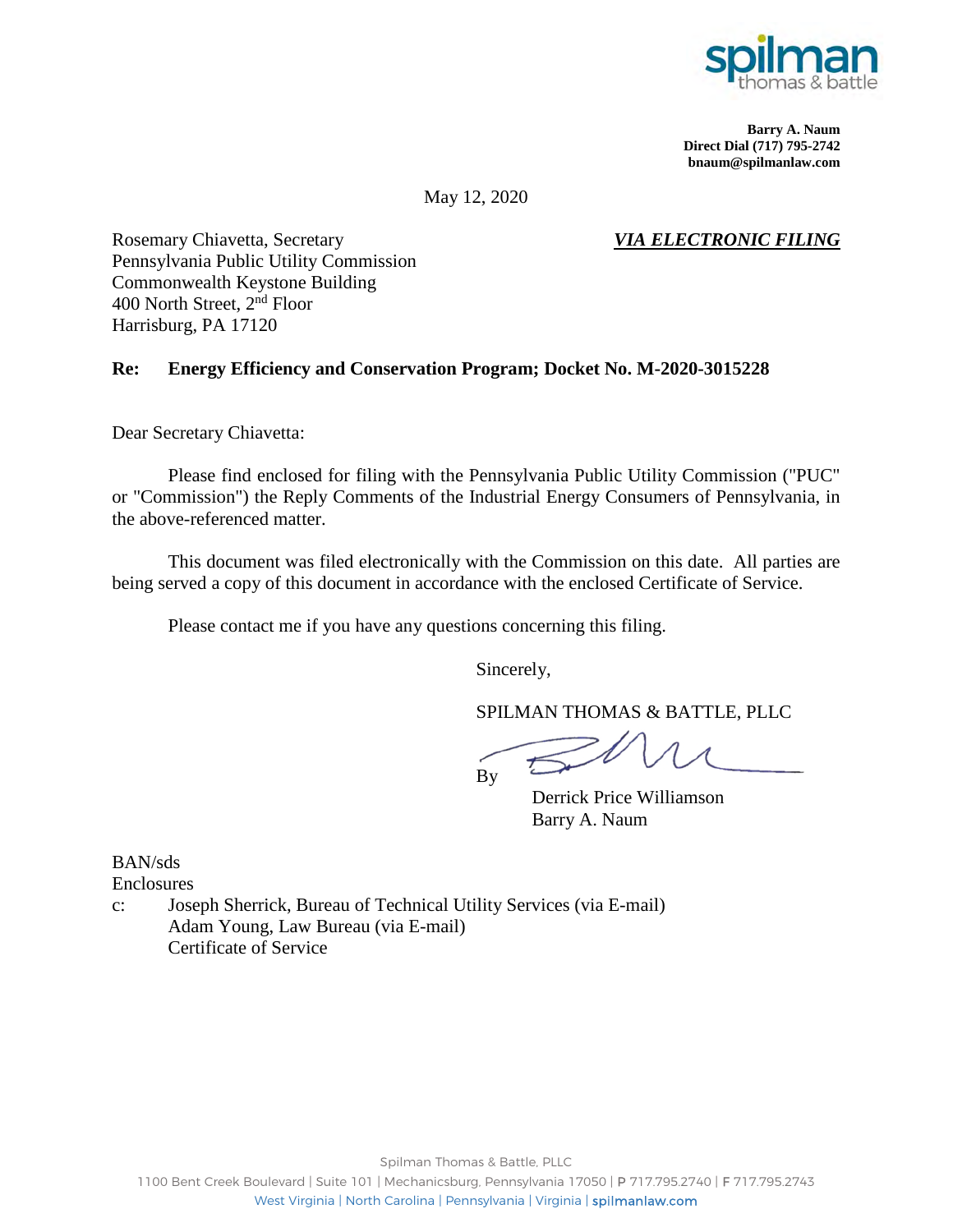# **BEFORE THE PENNSYLVANIA PUBLIC UTILITY COMMISSION**

**Energy Efficiency and Conservation : Docket No. M-2020-3015228 Program :**  $\qquad \qquad$  :

# **REPLY COMMENTS OF INDUSTRIAL ENERGY CONSUMERS OF PENNSYLVANIA**

On March 28, 2020, the Pennsylvania Public Utility Commission's ("PUC" or "Commission") Tentative Implementation Order in the above-referenced docket was published in the *Pennsylvania Bulletin*. The Tentative Implementation Order requested that interested parties submit Comments within 30 days of its publication in the *Pennsylvania Bulletin*, or by April 27, 2020.

On April 27, 2020, a number of interested stakeholders, including the Industrial Energy Consumers of Pennsylvania ("IECPA"), submitted Comments as directed by the Tentative Implementation Order.

 $IECPA<sup>1</sup>$  is an association of energy-intensive industrial consumers of electricity taking service from regulated utilities in Pennsylvania, including Duquesne Light Company ("Duquesne"); Metropolitan Edison Company ("Met-Ed"); PECO Energy Company ("PECO");

<sup>&</sup>lt;sup>1</sup> For the purpose of this matter, IECPA's membership consists of: Air Products & Chemicals, Inc.; AK Steel Corporation; ArcelorMittal USA LLC; Arconic, Inc.; Benton Foundry, Inc.; Carpenter Technology Corporation; Domtar Paper Company, LLC; East Penn Manufacturing Company; Keystone Cement; Knouse Foods Cooperative, Inc.; Marathon Petroleum Corporation; Praxair, Inc.; Proctor & Gamble Paper Products Company; and United States Gypsum Company.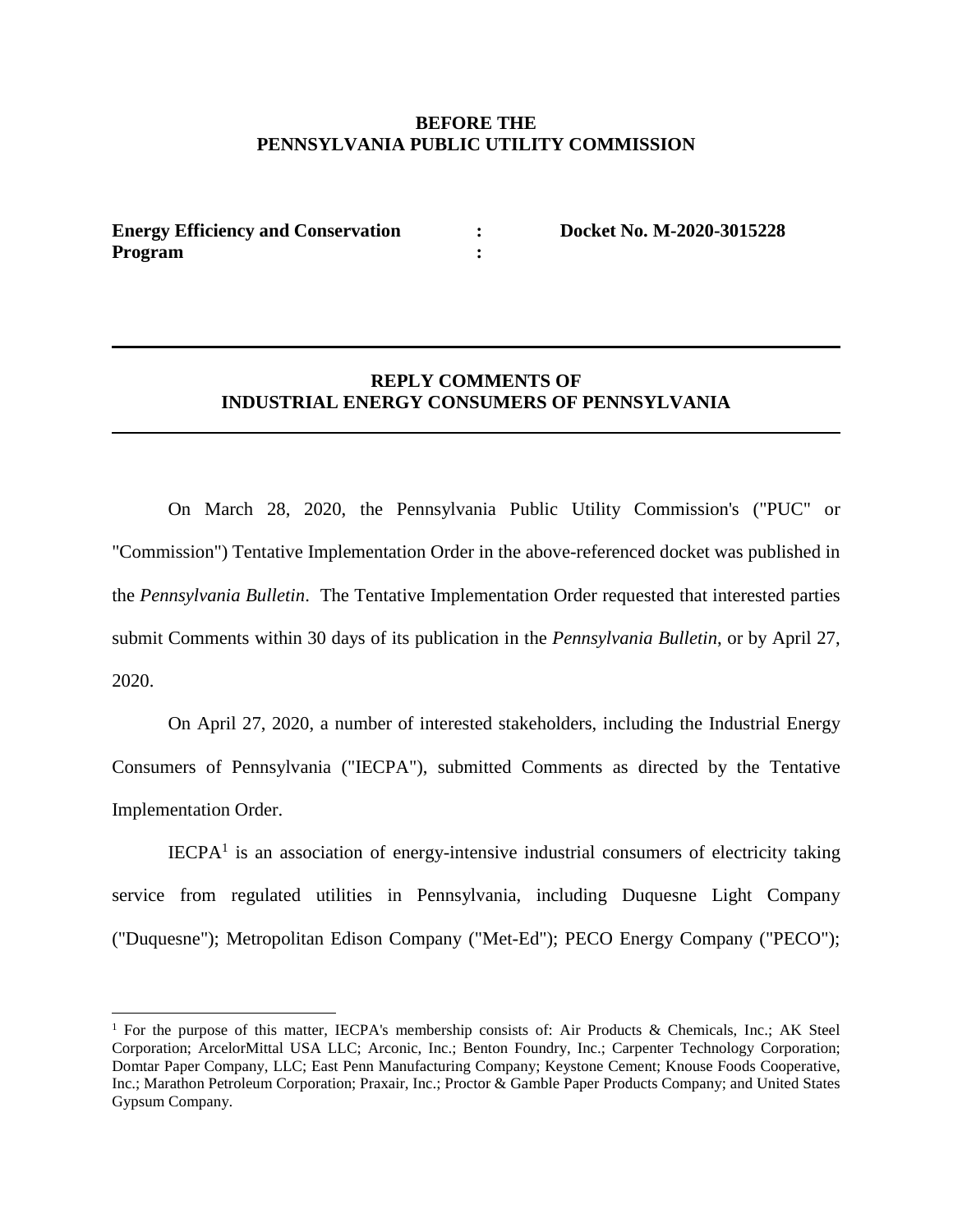Pennsylvania Electric Company ("Penelec"); Pennsylvania Power Company ("Penn Power"); PPL Electric Utilities Corporation ("PPL"); and West Penn Power Company ("West Penn").<sup>2</sup> IECPA offers these Reply Comments in response to some positions and recommendations of other stakeholders, as submitted in their April 27 Comments. The fact that IECPA does not address each and every issue or recommendation raised by other stakeholders should not be construed as either support or opposition to those positions.

## **A. COVID-19 Issues**

As noted in its Comments, IECPA previously filed with the Commission a Petition for Suspension of the Phase IV Implementation and Other Relief ("Petition"), now docketed at Docket No. P-2020-3019562, on the basis of the unknown and uncertain economic conditions that will result from the present novel-coronavirus and COVID-19 pandemic. A number of other stakeholders also acknowledged in their Comments the impact that the current pandemic poses in relation to EE&C programs generally and Phase IV in particular.

IECPA appreciates the observations of the other stakeholders, as well as the fact that the current economic situation produces a variety of responses and recommendations as to the proper role that Energy Efficiency and Conservation ("EE&C") programs may play in the Commonwealth's recovery. Given that this issue has been reserved for separate deliberation, IECPA will not respond to those recommendations here; however, understanding that the issues in the Phase IV proceeding necessarily overlap the broader questions raised by its Petition, IECPA simply reiterates its Comments here as they relate to the impact of the pandemic on the Phase IV programs.

 $2<sup>2</sup>$  Met-Ed, Penelec, Penn Power, and West Penn are referred to collectively as the "FirstEnergy Companies."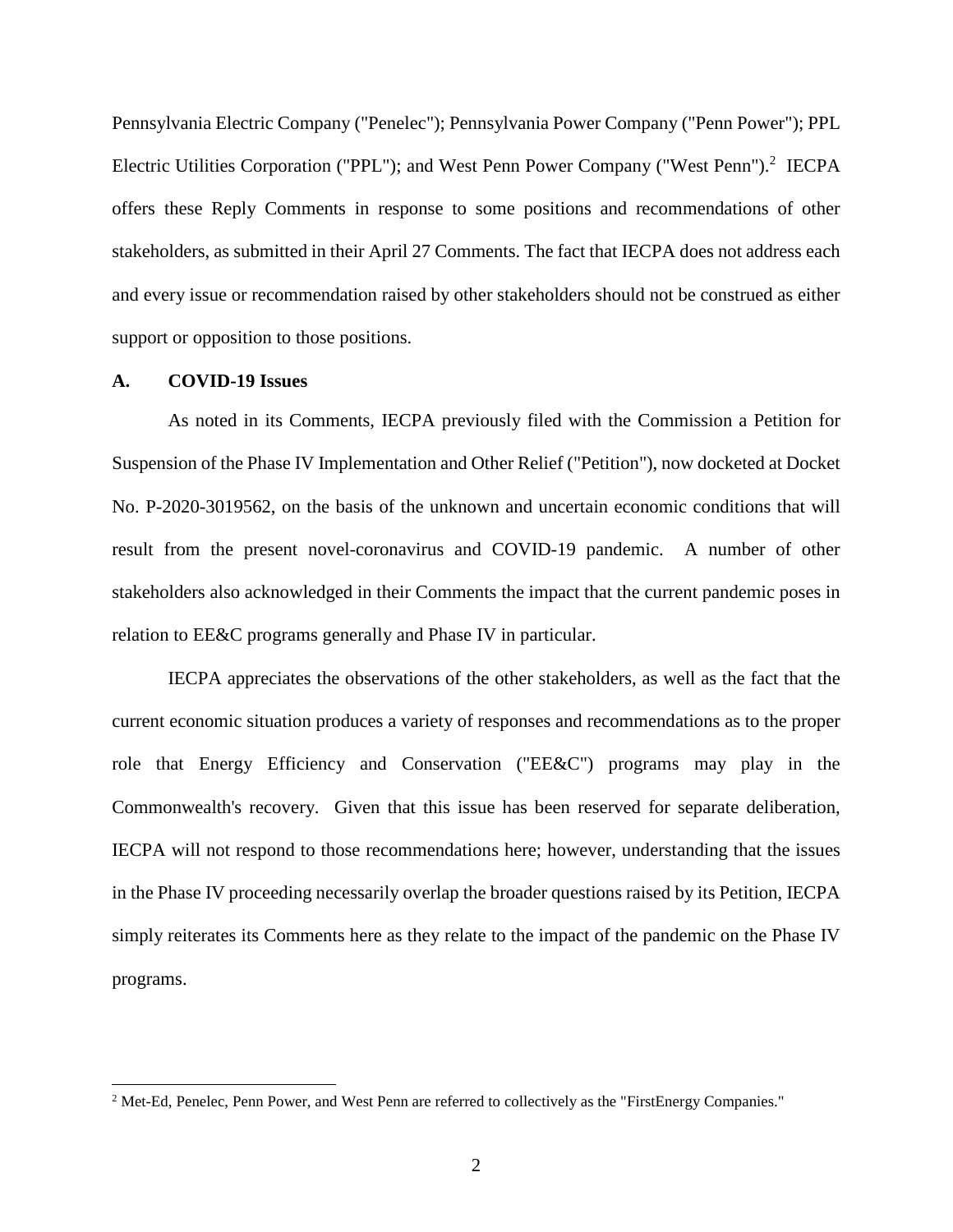# **B. Budgets and Savings Issues**

## **1. General Phase IV Budget Issues**

Based on IECPA's review of the various Comments submitted on the Tentative Implementation Order, it appears that most stakeholders do not take significant issue with the overall proposed budgets that the Commission has established for Phase IV. That said, a handful of stakeholders have recommended that Phase IV budgets should be increased. For example, the Keystone Energy Efficiency Alliance ("KEEA") recommends that Phase IV budgets for "total costs" should be increased by \$300 million in order to account for inflation and that Electric Distribution Companies ("EDCs") should continue to invest in EE&C programs, if cost-effective, even after their established targets have been met (which could mean spending in excess of budget). KEEA Comments, pp. 5-6.

IECPA disagrees with this recommendation, and any other recommendation to increase each EDC's budget for Phase IV, which would necessarily increase the amount of contribution that each ratepayer will be required to provide to support such elevated budgets. The Pennsylvania General Assembly established the necessary budgets for EE&C programs, as well as the potential savings targets and EDC penalties associated with these budgets, when it passed Act 129. Certainly, the legislature was aware of the impact of inflation at that time and could have addressed that in the provisions of the act if it wanted to do so. Thus far, all EDCs subject to Act 129 requirements have been able to operate within those bounds, and the Commission should not second-guess the legislature's analysis and intent in the act by increasing costs to EDCs and their customers.

On another note, IECPA shares the Office of Consumer Advocate's ("OCA") concern that the cost of projected Phase IV programs will be doubled as compared with the Phase III programs, but projected savings will only comprise approximately 79 percent of those achieved under the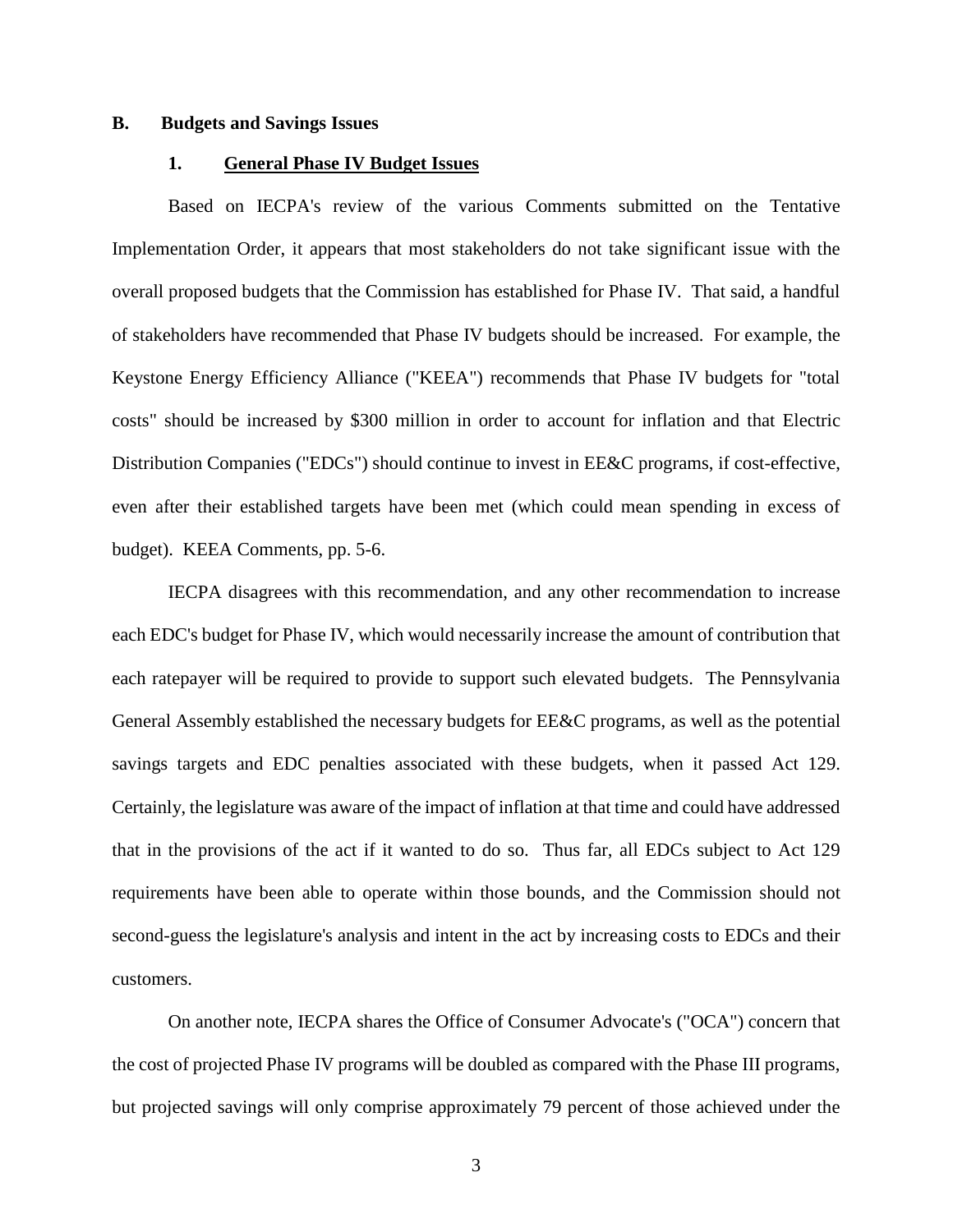prior phase. See generally OCA Comments, pp. 6-12. The fact that these programs continue to cost more to ratepayers while providing proportionally fewer direct benefits, likely due to the need for these programs to target more costly energy savings and peak demand reductions now that the "low hanging fruit" has been plucked, demonstrates the need for Pennsylvania and the Commission to rethink necessity and scope of these programs going forward.

## **2. Use of Excess Phase III and Phase IV Budgets and Savings**

A number of stakeholders submitted Comments addressing the question of whether EDCs should be permitted to carry-over excess budgets and savings from their Phase III programs once Phase III targets have been met. Regarding excess budgets, the Tentative Implementation Order states that while EDCs should be permitted to use excess budgets in Phase III to achieve savings beyond their targets, they should not be able to use excess Phase III budgets to fund Phase IV programs, particularly when any excess budgets remaining (after paying necessary costs to finalize Phase II measures) can be used to refund customers for payments made in pursuit of Phase III targets. Tentative Implementation Order, pp. 69-70. The Tentative Implementation Order also applies this principle to the use of excess budgets after Phase IV targets have been met, further restricting the use of these excess funds toward Phase V programs and requiring refund to customers (again, after reconciliation of costs and the finalization of installed and commercially operable measures). Id. at 70. With respect to excess savings, the Tentative Implementation Order provides that EDCs should be able to carry-over excess energy and demand savings actually achieved during Phase III in order to meet their Phase IV targets. Id. at 23.

Some stakeholders disagree with the approach presented by the Tentative Implementation Order, presumably on the basis that a limitation on the carry-over of excess budgets and the ability to carry-over excess savings would limit the amount of energy savings and peak demand reduction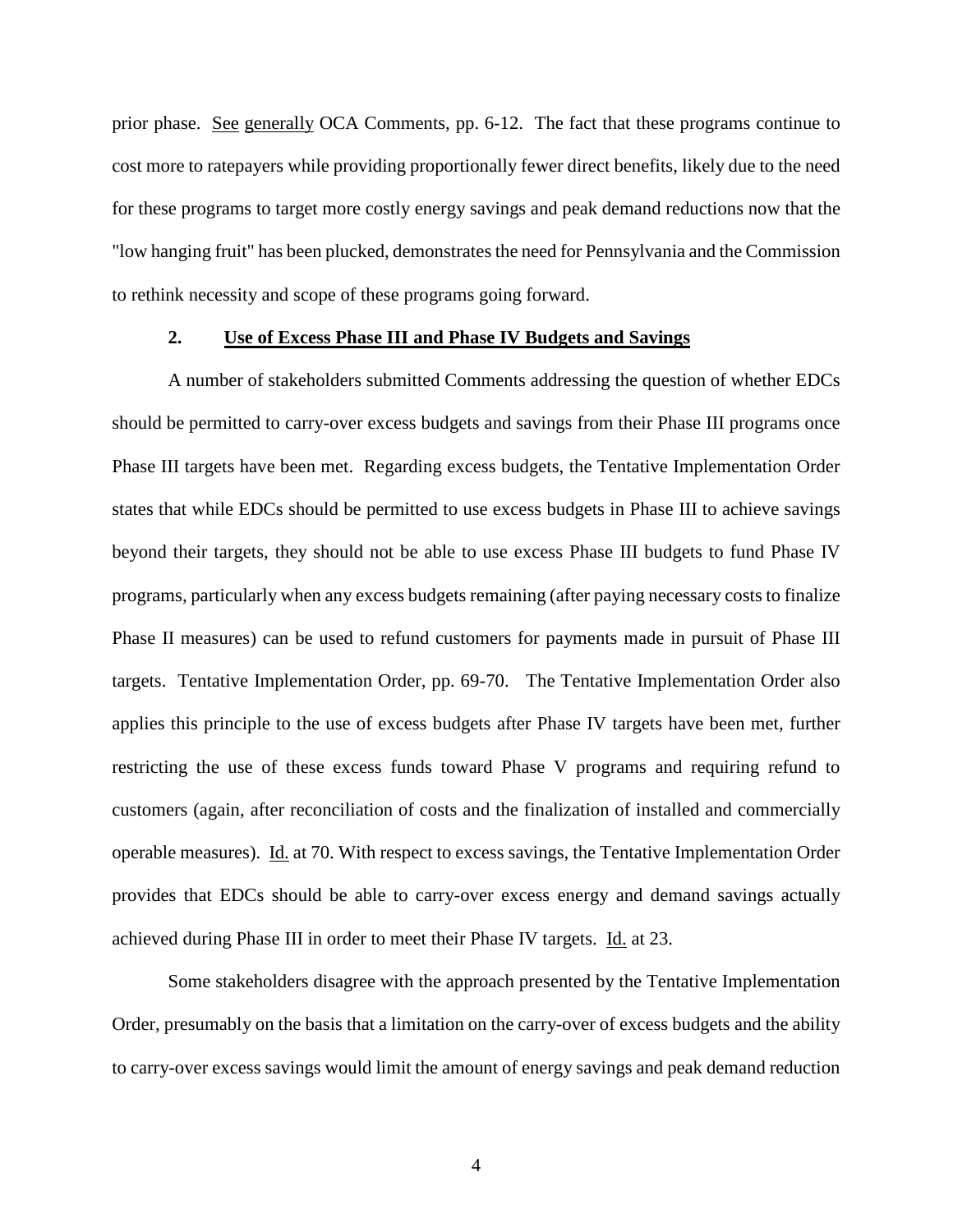that might be achieved in Phase IV (and beyond). For example, KEEA recommends that the EDCs be required to invest their full Phase IV budgets in ongoing and supplemental programs irrespective of whether energy savings and peak demand targets have been met, and opposes the refund of any excess budgets to customers. KEEA Comments, pp. 8-10. The Pennsylvania Energy Efficiency for All Coalition ("PA-EEFA") appears to agree with KEEA on this point, recommending that EDCs be required to invest excess budgets in further energy savings and demand reduction and opposing any refund of excess funds to customers. PA-EEFA Comments, pp. 20-21.

Although appreciating the objectives that these and other parties may advocate regarding their desire to see more investment in energy efficiency and peak load reduction, IECPA agrees with the approach employed by the Commission as it relates to the use of excess budgets and savings. The Tentative Implementation Order effectively balances the requirements of Act 129 with the realization that these programs, including all of the savings produced by them, are derived from funds contributed by ratepayers through EE&C surcharges. If the mandates under Act 129 are achieved, then both EDCs and ratepayers should have the opportunity to receive some benefit of the EDCs efficiently meeting their targets.

Regarding the specific question of the potential carry-over of excess peak demand savings from Phase III energy programs to meet Phase IV demand reduction targets, certain parties recommend that the EDCs be permitted to do so, whether those savings are from Phase III demand or energy efficiency programs. See generally, e.g., Comments of Energy Association of Pennsylvania ("EAP"); FirstEnergy Companies; PECO; PPL. IECPA supports this proposal as a reasonable measure to assist the EDCs with their Phase IV peak demand reduction management,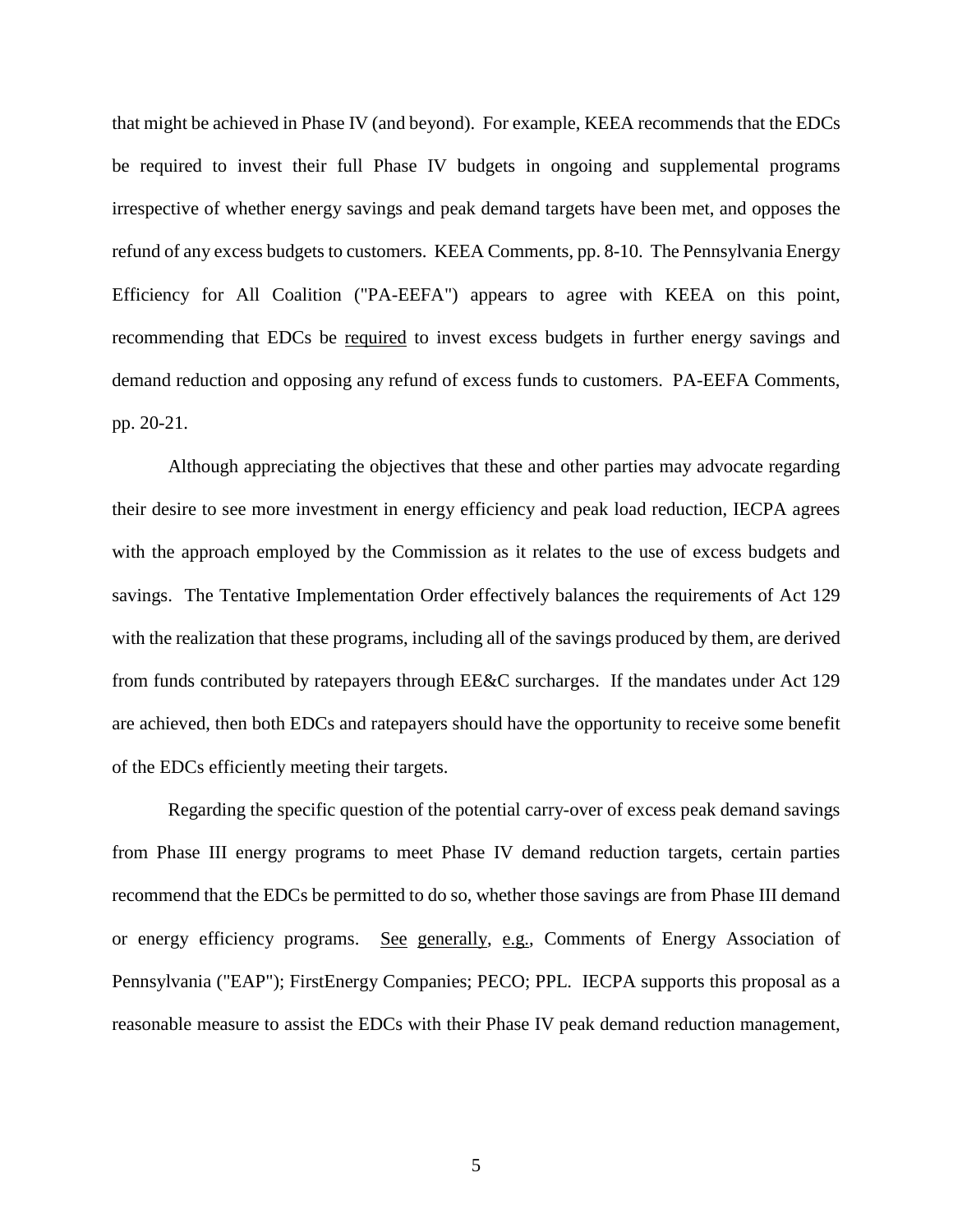particularly given the aggressive targets that the Commission has tentatively established in this regard.

# **C. Peak Demand Reduction Issues**

### **1. Overall Peak Demand Reduction Targets**

Numerous parties submitted Comments addressing the Tentative Implementation Order's requirement that each EDC must satisfy 100 percent of the estimated available reduction determined by the *Pennsylvania Act 129 Phase IV Energy Efficiency and Peak Demand Reduction Market Potential Study* and *Pennsylvania Act 129 Phase IV Demand Response Potential Study*  ("EEPDR"). For example, the EDCs all seem to agree that this peak demand reduction standard is to too aggressive and may not be reasonable for the EDCs to meet, which could result in penalties under the Act 129 requirements for failure to achieve targets. See, e.g., Comments of EAP, Duquesne, the FirstEnergy Companies, PECO. PPL also notes that the proposed Phase IV implementation of residential and small commercial peak demand requirements poses an additional problem insofar as EDCs may have no experience in managing programs of that sort. See PPL Comments, p. 12. Reiterating the fact that assumptions underlying the EEPDR Potential Study are likely no longer reliable under current conditions, IECPA agrees with the EDCs that the Commission should revise the peak reduction targets for Phase IV. IECPA is particularly concerned that maintaining these targets under the present circumstances may force the EDCs to invest in peak reduction programs for customers that are costly and inefficient.

# **2. Mandatory Nomination of Peak Demand Reductions**

One position that seems to have garnered universal agreement among various stakeholder interests who addressed the issue is the opposition to the Tentative Implementation Order's mandate that EDCs nominate a portion of peak demand reductions achieved through Phase IV programs as capacity resources in the PJM Interconnection, LLC ("PJM") Forward Capacity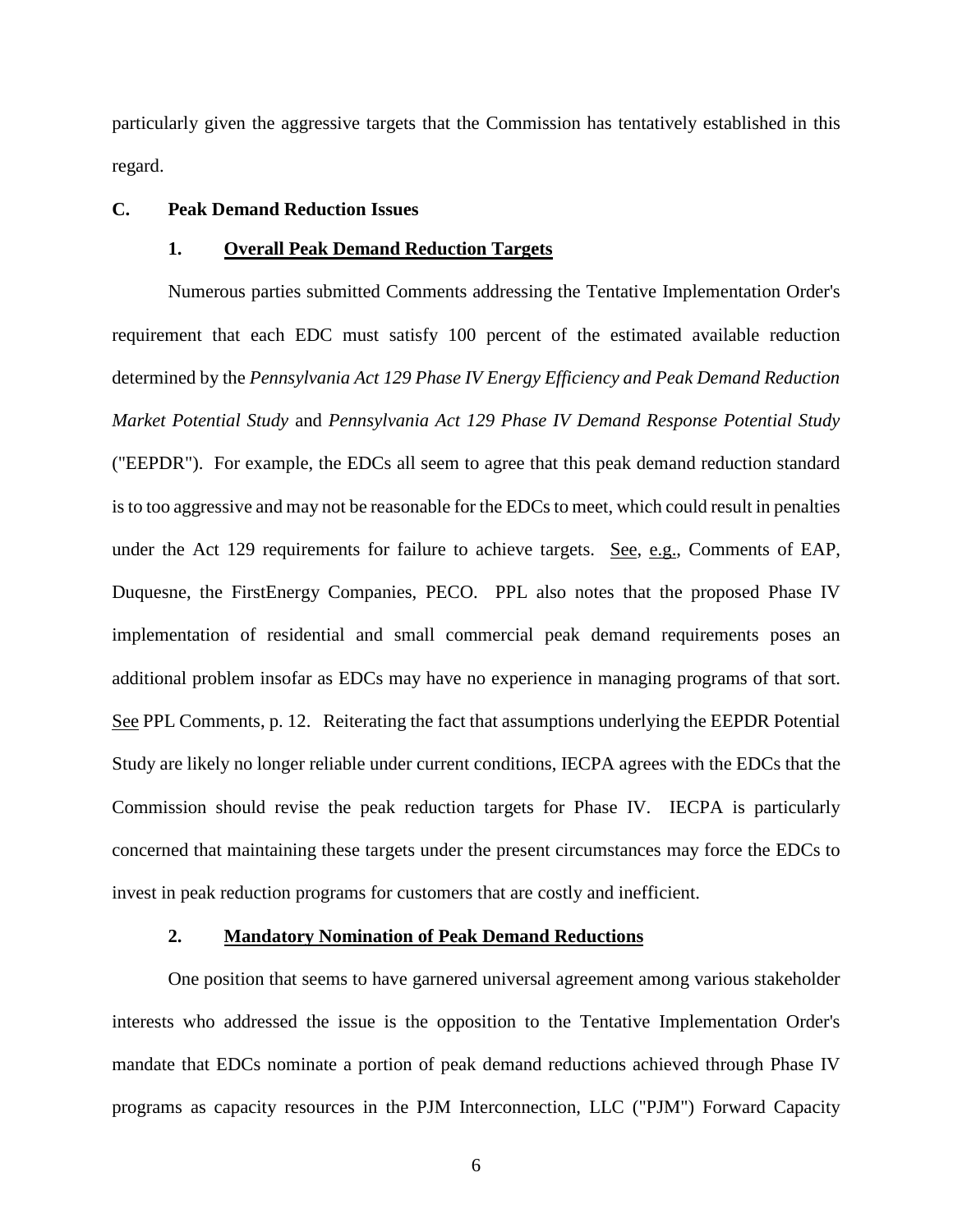Market ("FCM").<sup>3</sup> See generally, e.g., Comments of PECA, et al.; Duquesne; FirstEnergy Companies; PECO; KEEA; Pennsylvania Energy Efficiency Providers ("PA EE Providers"). For the reasons stated in their Comments, IECPA agrees with these parties that EDC bidding of peak demand reductions should be voluntary, particularly to the extent that uncertainties exists with PJM's treatment of these resources under its revised Minimum Offer Price Rule ("MOPR"). See, e.g., EAP Comments, p. 21; and PA EE Providers Comments, pp. 2-3. IECPA also agrees with KEEA that there are numerous qualified commercial and industrial ("C&I") customers who will continue to independently participate in PJM markets in this manner at a lower cost and risk to ratepayers than the EDCs' bidding of these resources.

## **3. Use of Proceeds from Successful PJM Bidding**

With its Tentative Implementation Order, the Commission preempted arguments that the proceeds from an EDCs' successful bidding of peak demand resources in the PJM market should be used to augment Phase IV programs and spending, stating that these proceeds should instead be used to offset customer charges. Despite this clear statement, some stakeholders have still argued that these proceeds should be used to expand Phase IV programs. See generally, e.g., Comments of KEEA; Environmental Stakeholders; the Pennsylvania Energy Efficiency for All Coalition ("PA-EEFA"). KEEA in particular recommends that instead of crediting consumers with EE&C surcharge offsets, revenues obtained from successful PJM bids of C&I should be "invested in supplementary energy efficiency programs that benefit C&I customers" and that successful bids from residential resources should similarly be invested in supplementary residential programs. KEEA Comments, p. 18. For its part, PA-EEFA appears to suggest that, regardless of whether the proceeds result from residential or C&I peak demand reductions, all

<sup>&</sup>lt;sup>3</sup> Tentative Implementation Order, pp. 35, 73-75.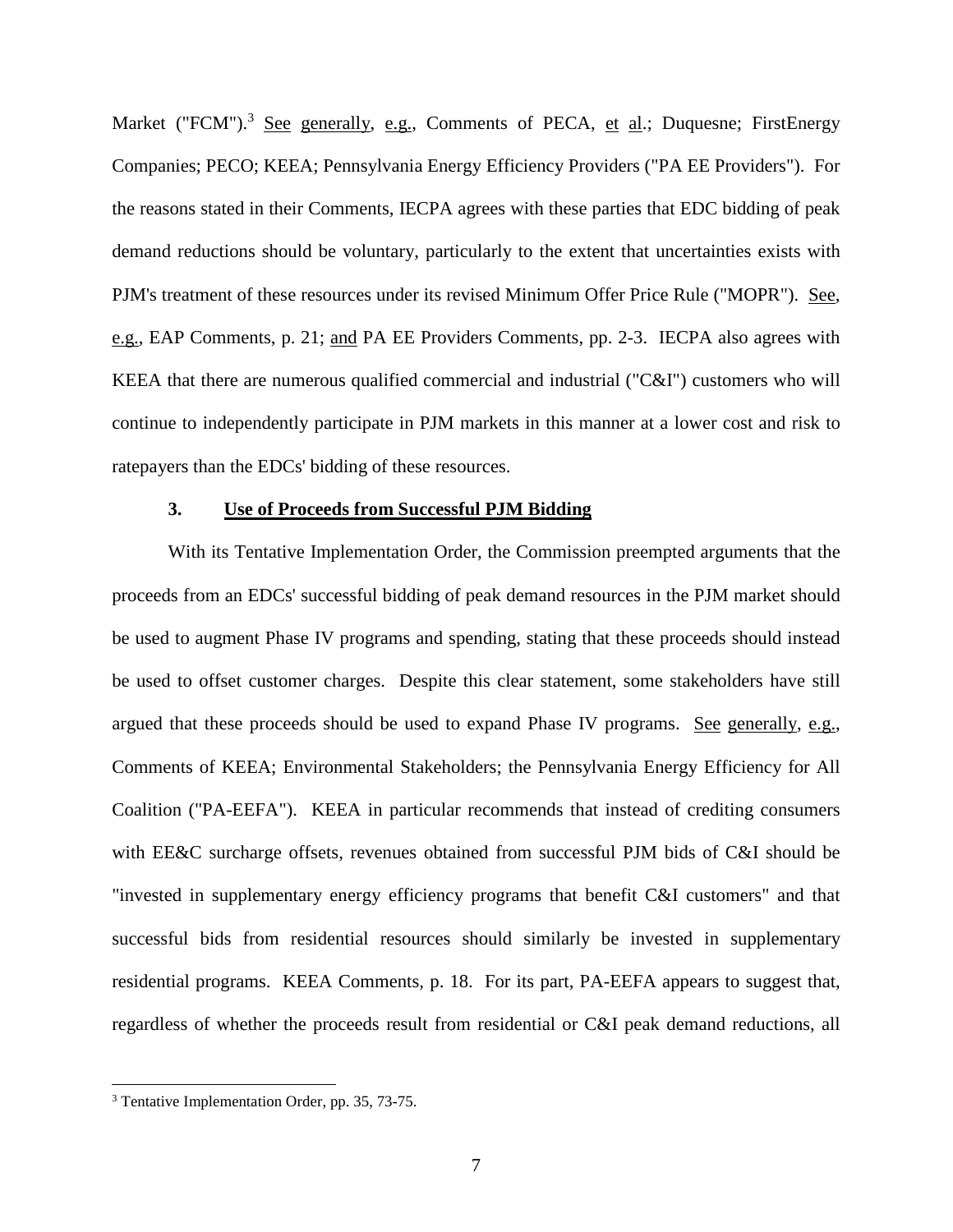proceeds should be used "to address health and safety needs" of low-income customers. PA-EEFA Comments, p. 20.

As a general principle, IECPA reiterates that the Tentative Implementation Order's consideration of this issue is generally correct, and that if customers within a given class contribute peak demand reductions that are subsequently nominated into the PJM FCM, producing proceeds to EDCs, then those proceeds absolutely must be used to reduce the EE&C charges for those customers. In the event that the Commission may revise its consideration in this regard to address concerns related to residential customers, IECPA submits that such a revision as it pertains to C&I peak load reduction revenues remains inappropriate. Certainly, under no circumstances should proceeds obtained from successful bids of C&I load reduction nominations be used to the benefit of other classes in any way.

IECPA also reiterates its opinion and recommendation that these successful PJM FCM bidding proceeds should be allocated and returned, in the form of reduced EE&C charges, to the individual customers who provide the peak demand reductions that clear the PJM FCM. In this regard, though it is not entirely clear, it appears that the PA EE Providers may agree. Although commenting that "[i]f these revenues were returned to ratepayers, participant costs would increase and degrade the effectiveness of the energy efficiency project that they currently support," the PA EE Providers correctly note that "revenues derived from the FCM are shared by participants and used to underwrite participant costs and thereby enhance project value." PA EE Providers Comments, p. 1. If understanding this position correctly, then IECPA agrees to the extent that returning the proceeds to a broad class of ratepayers would create the unintended result that the PA EE Providers identify. Thus, IECPA believes that this is precisely why such proceeds should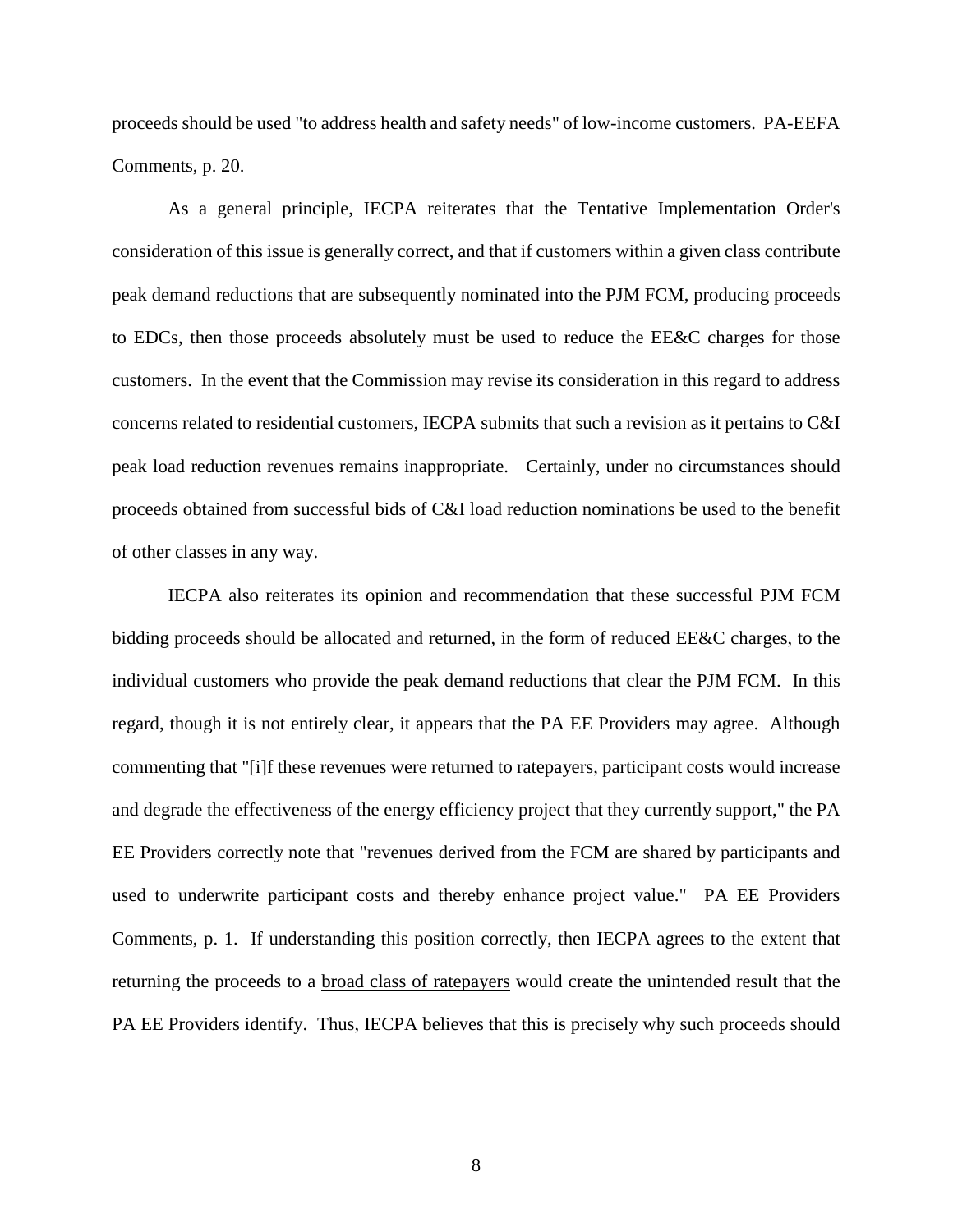be returned directly to the individual customers  $(i.e.,$  the "participants") who actually provide the peak demand reductions.

# **4. Revenue Sharing Mechanism**

Although seemingly agreeing with the Tentative Implementation Order's intent that proceeds obtained from successful bids of peak capacity reductions in the PJM FCM be used to offset customer charges, the FirstEnergy Companies also recommend that the Commission adopt a "revenue sharing" mechanism whereby EDCs would receive 20 percent of the share of the proceeds provided by PJM for successful FCM bids. According to the FirstEnergy Companies, this revenue sharing mechanism would "encourage and optimize PJM participation in the most prudent manner and create a 'win-win' opportunity for customers, stakeholders, and the utilities" and "balances the risk and potential benefits of auction participation for the Companies and ratepayers and helps ensure that the interests of the Companies and their customers are properly aligned." FirstEnergy Companies Comments, p. 12. IECPA disagrees with this suggestion and requests that the Commission disregard the proposal.

Act 129 and the Commission's regulations and EE&C implementation orders have established mandatory peak demand savings targets and all EDCs in Pennsylvania have an obligation to invest ratepayer resources prudently. 66 Pa. C.S. § 2806.1(b); see also 66 Pa. C.S. §  $1319(a)(2)$ .<sup>4</sup> There is no evidence that EDCs in Pennsylvania need additional motivation to

<sup>4</sup> 66 Pa. C.S. § 1319. Financing of energy supply alternatives.

<sup>(</sup>a) Recovery of certain additional expenses.--If:

<sup>(1)</sup> a natural gas or electric public utility elects to establish a conservation or load management program and that program is approved by the commission after a determination by the commission that the program is prudent and cost-effective; or

<sup>(2)</sup> the commission orders a natural gas or electric public utility to establish a conservation or load management program that the commission determines to be prudent and cost-effective;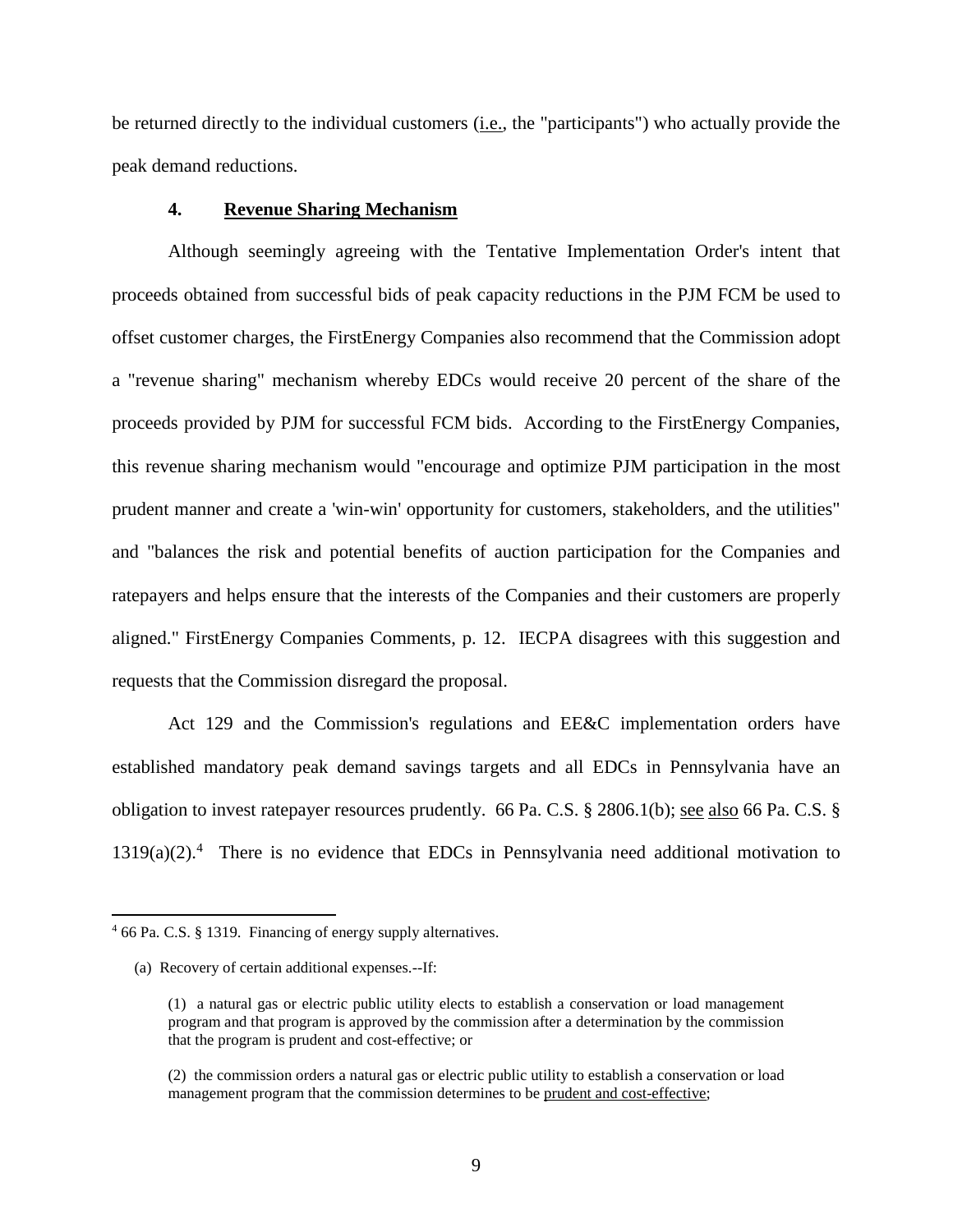participate in PJM or to develop a peak load reduction program "prudently." The "win-win" opportunity that is presented by the Tentative Implementation Order's proposed return of proceeds to customers (with the caveat stated previously that the proper return is directly to participating customers) is that customers gain the value of slightly reduced EE&C charges while EDCs receive the benefit of peak demand savings that they need to satisfy their Phase IV targets (and avoid paying significant penalties for failure to do so). These are the properly allocated benefits of PJM FCM participation, and nothing more is needed to incentivize EDCs (or their shareholders) for this participation. Furthermore, as correctly noted by KEEA, customers that choose to implement peak load reductions "have already absorbed the upfront costs and risks to ratepayers." KEEA Comments, p. 17. Thus, the FirstEnergy Companies' argument that a further "balancing of risks" is necessary is inapt and should be disregarded.

## **D. General C&I Program Participation and Issues**

In their Comments, PECA, et al., requests that large C&I customers not be included in the Phase IV programs or, alternatively, that large C&I customers be provided an opportunity to "optout" of participation in Phase IV. PECA, et al., Comments, p. 2. According to these parties, "[m]any larger customers have historically derived little value from [EE&C] measures at significant cost during Phases I, II, and III of the EE&C Program" and the Commission's implementation of Phase IV "will result in the unnecessary expenditure of Large C&I customer funds that adversely impacts businesses and their employees, customers, and Pennsylvania's

the commission shall allow the public utility to recover all prudent and reasonable costs associated with the development, management, financing and operation of the program, provided that such prudent and reasonable costs shall be recovered only in accordance with appropriate accounting principles. Nothing in this section shall permit the recovery of costs in a manner prohibited by section 1315 (relating to limitation on consideration of certain costs for electric utilities). Nothing in this section shall permit the recovery of the cost of producing, generating, transmitting, distributing or furnishing electricity or natural gas.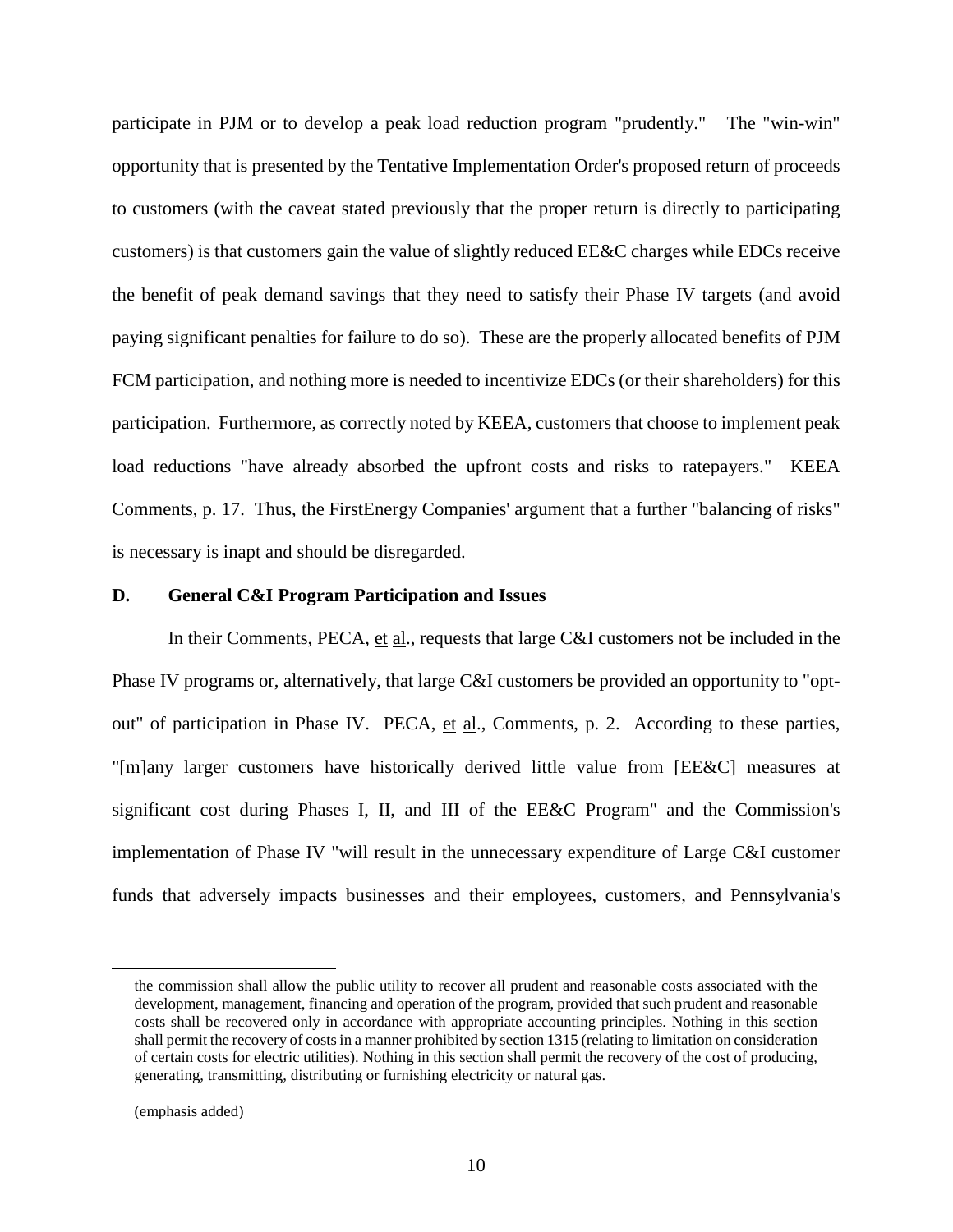economy during a very challenging and unprecedented time." Id. at 2. This is consistent with the IECPA's findings and the experience of IECPA's membership, and also with the findings of the Office of Small Business Advocate ("OSBA"), who noted that "while the costs are borne by all ratepayers," the benefits of EE&C programs flow primarily to participants," resulting in a crosssubsidization that is "inherently inequitable." OSBA Comments, p. 2.

As noted in IECPA's Comments, the presence of continuing EE&C programs and significant surcharges, accompanied by the absence of an "opt-out" provision, presents a particular challenge to large C&I ratepayers in Pennsylvania that have to compete with businesses in more favorable regulatory environments that recognize the individual efforts of C&I ratepayers and do not mandate participation in an EDC administered program and the imposition of these substantial costs. Therefore, IECPA supports the request of PECA, et al., to exclude large C&I customers from Phase IV or to otherwise provide an opportunity for them to opt out of the various EDC programs.

Conversely, other stakeholders have offered Comments suggesting that the proper treatment of C&I customers and C&I programs is to increase investment and perhaps strengthen mandatory participation by customers. For example, the Advanced Energy Management Alliance ("AEMA") stated, in relation to C&I demand response programs, that elimination of these programs "would result in an overall increase to these customers' anticipated bills at what is likely to be a critical juncture for economic recovery." AEMA Comments, p. 4. With respect to these programs, AEMA further posits that the potential peak load savings from the C&I sector "is the largest and usually the most cost-effective for or potential demand response" and that "including Large C&I [demand response ("DR")] would result in a DR plus EE portfolio that has greater net benefits than an EE-only portfolio." Id. at 10, 12.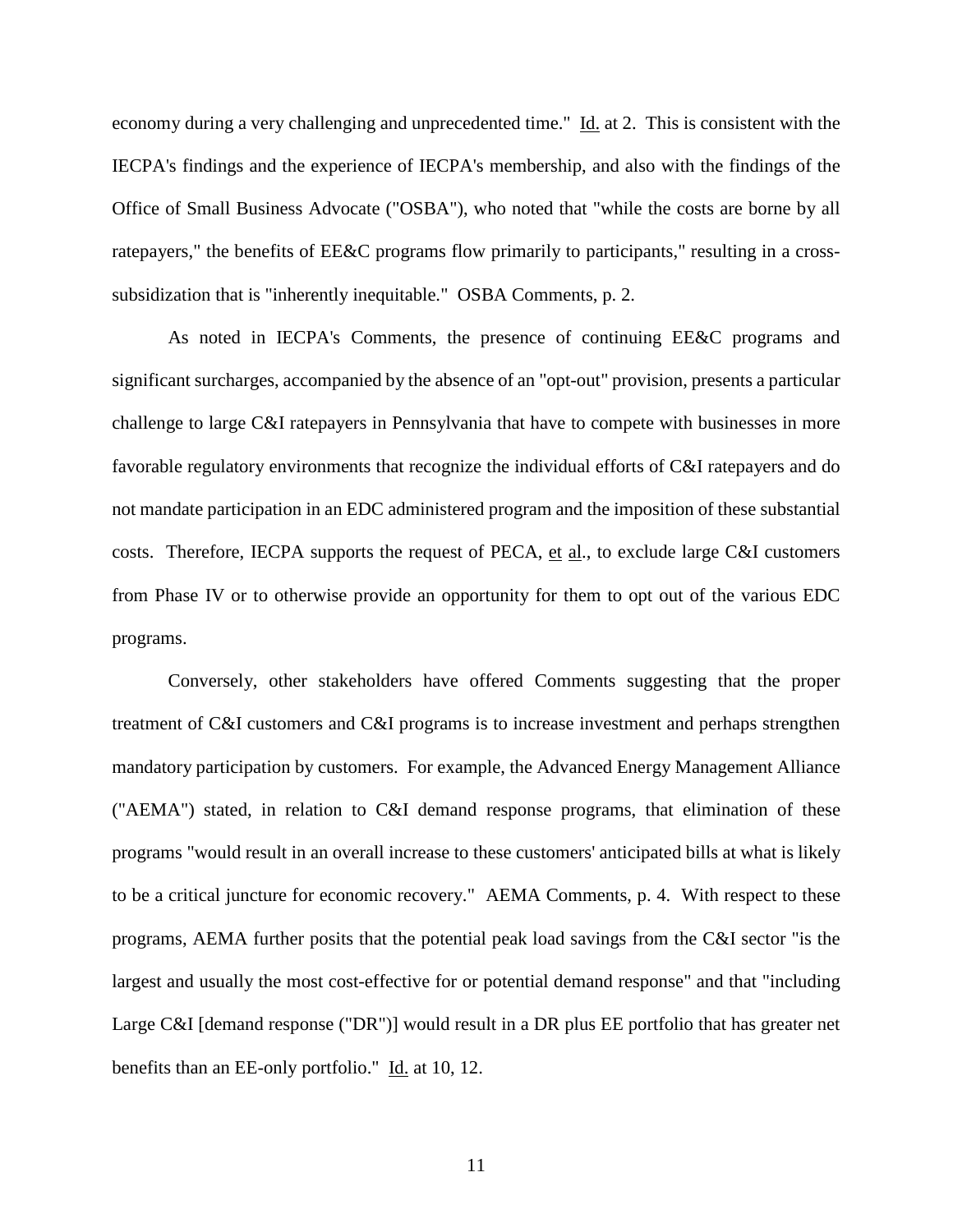IECPA does not dispute that EE&C programs target to large C&I customers have the potential to decrease energy consumption and peak demand significantly, but this is because of the large amount of energy and demand that these customers consume and require on each EDC's system. Given these large consumption and demand requirements, any reduction is going to -- on a raw number basis -- substantially contribute to system savings disproportionately to other customer sectors. What this fails to acknowledge, however, is that large C&I EE&C programs, whether targeted to energy efficiency or demand response, impose significant costs on all customers within the class, who pay surcharges based on peak load contribution, irrespective of whether individual customers are actually able to directly benefit from the incentives of these programs. Thus, contrary to the belief that elimination of large C&I programs would increase these customers' bills, the elimination of massive surcharge costs (which often comprise a significant portion of a large C&I customer's operating expenses) would be a direct cost benefit to these customers. IECPA submits that, particularly in the current economic environment, such a measure would be far more beneficial to individual customers, and to the Pennsylvania economy as a whole, than increasing mandatory funding of EDC programs. Furthermore, these customers -- who are generally sophisticated and constantly look for ways to further control their costs - could invest that foregone surcharge expense in directly applicable energy efficiency and peak load reduction measures at their facilities, which would undeniably provide the same system-wide savings benefits to all ratepayers that are prized by supporters of costly EDC-managed programs that necessarily pick winners and losers.

It is for this reason that IECPA continues to support an "opt-out" provision, or alternatively, the elimination of large C&I programs as PECA, et al., advocates. For individual large C&I customers, whose businesses are directly engaged in building (and re-building) the Pennsylvania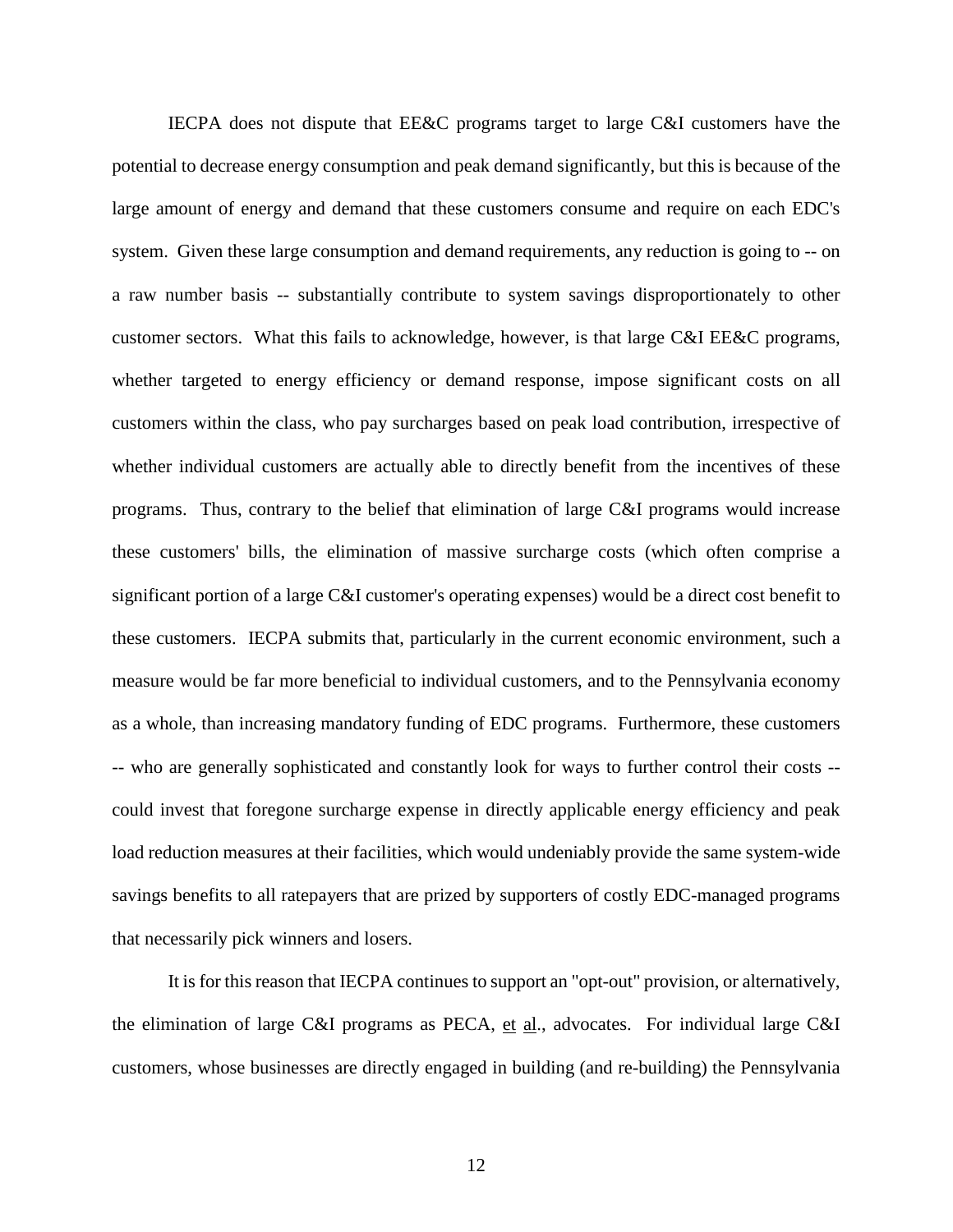economy, and particularly for those that are unable to directly benefit from incentives under EE&C programs, these alternatives provide demonstrably better options.

**WHEREFORE,** the Industrial Energy Consumers of Pennsylvania respectfully requests that the Pennsylvania Public Utility Commission consider these Reply Comments, and IECPA's previously filed Comments, in determining the next steps regarding implementation of the Phase IV Energy Efficiency and Conservation programs throughout Pennsylvania.

Respectfully submitted,

By  $\neq$ 

Derrick Price Williamson (I.D. No. 69274) Barry A. Naum (I.D. No. 204869) SPILMAN, THOMAS & BATTLE, PLLC 1100 Bent Creek Boulevard, Suite 101 Mechanicsburg, PA 17050 Phone: (717) 795-2740 Fax: (717) 795-2743 dwilliamson@spilmanlaw.com bnaum@spilmanlaw.com

*Counsel to Industrial Energy Consumers of Pennsylvania* 

Dated: May 12, 2020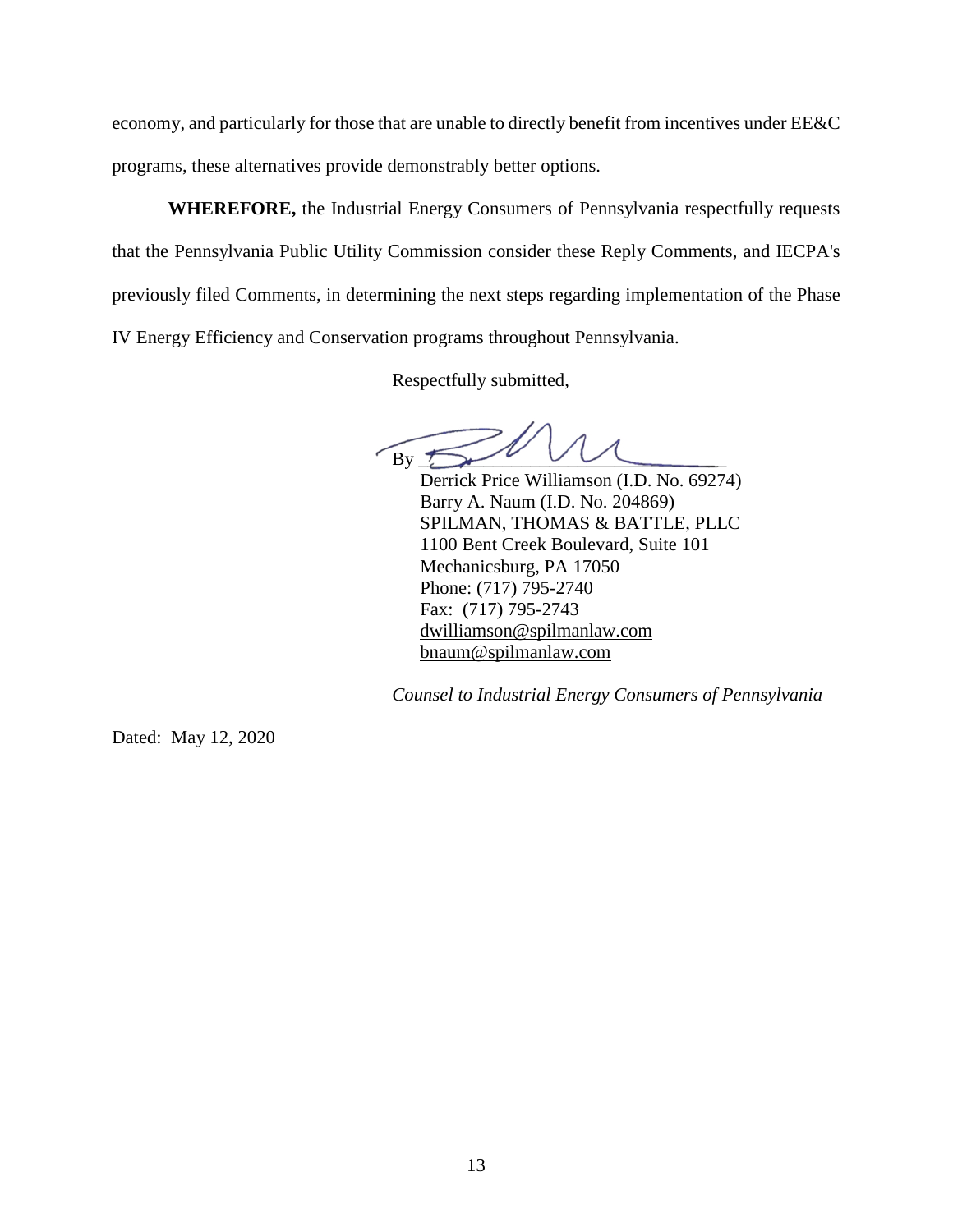# **BEFORE THE PENNSYLVANIA PUBLIC UTILITY COMMISSION**

**Energy Efficiency and Conservation : Docket No. M-2020-3015228**  Program : *x* : *x* : *x* : *x* : *x* : *x* : *x* : *x* : *x* : *x* : *x* : *x* : *x* : *x* : *x* : *x* : *x* : *x* : *x* : *x* : *x* : *x* : *x* : *x* : *x* : *x* : *x* : *x* : *x* : *x* : *x* : *x* : *x* : *x* 

## **CERTIFICATE OF SERVICE**

I hereby certify that I have this day served a true copy of the foregoing document upon the following parties to this proceeding in accordance with the requirements of 52 Pa. Code § 1.54 (relating to service by participant).

## **VIA E-MAIL**

Richard Kanaskie, Esquire Allison Kaster, Esquire Bureau of Investigation & Enforcement Pennsylvania Public Utility Commission 400 North Street, 2nd Floor P.O. Box 3265 Harrisburg, PA 17105-3265 rkanaskie@pa.gov akaster@pa.gov

Tanya McCloskey, Esquire Darryl Lawrence, Esquire Christy Appleby, Esquire Office of Consumer Advocate 5<sup>th</sup> Floor, Forum Place 555 Walnut Street Harrisburg, PA 17101 tmccloskey@paoca.org dlawrence@paoca.org cappleby@paoca.org

John R. Evans, Esquire Erin K. Fure, Esquire Office of Small Business Advocate 300 North Second Street Suite 202 Harrisburg, PA 17101 jorevan@pa.gov efure@pa.gov

Lindsay A. Baxter Manager, State Regulatory Strategy Duquesne Light Company 411 Seventh Avenue, Mail Drop 15-7 Pittsburgh, PA 15219 lbaxter@duqlight.com

John L. Munsch, Esquire FirstEnergy Service Company 800 Cabin Hill Drive Greensburg, PA 15601 jmunsch@firstenergycorp.com

Anthony E. Gay, Esquire Jack R. Garfinkle, Esquire PECO Energy Company 2301 Market Street Philadelphia, PA 19103 anthony.gay@exeloncorp.com jack.garfinkle@exeloncorp.com

Kimberly A. Klock, Esquire Michael J. Shafer, Esquire PPL Services Corporation Two North Ninth Street Allentown, PA 18101 kklock@pplweb.com mjshafer@pplweb.com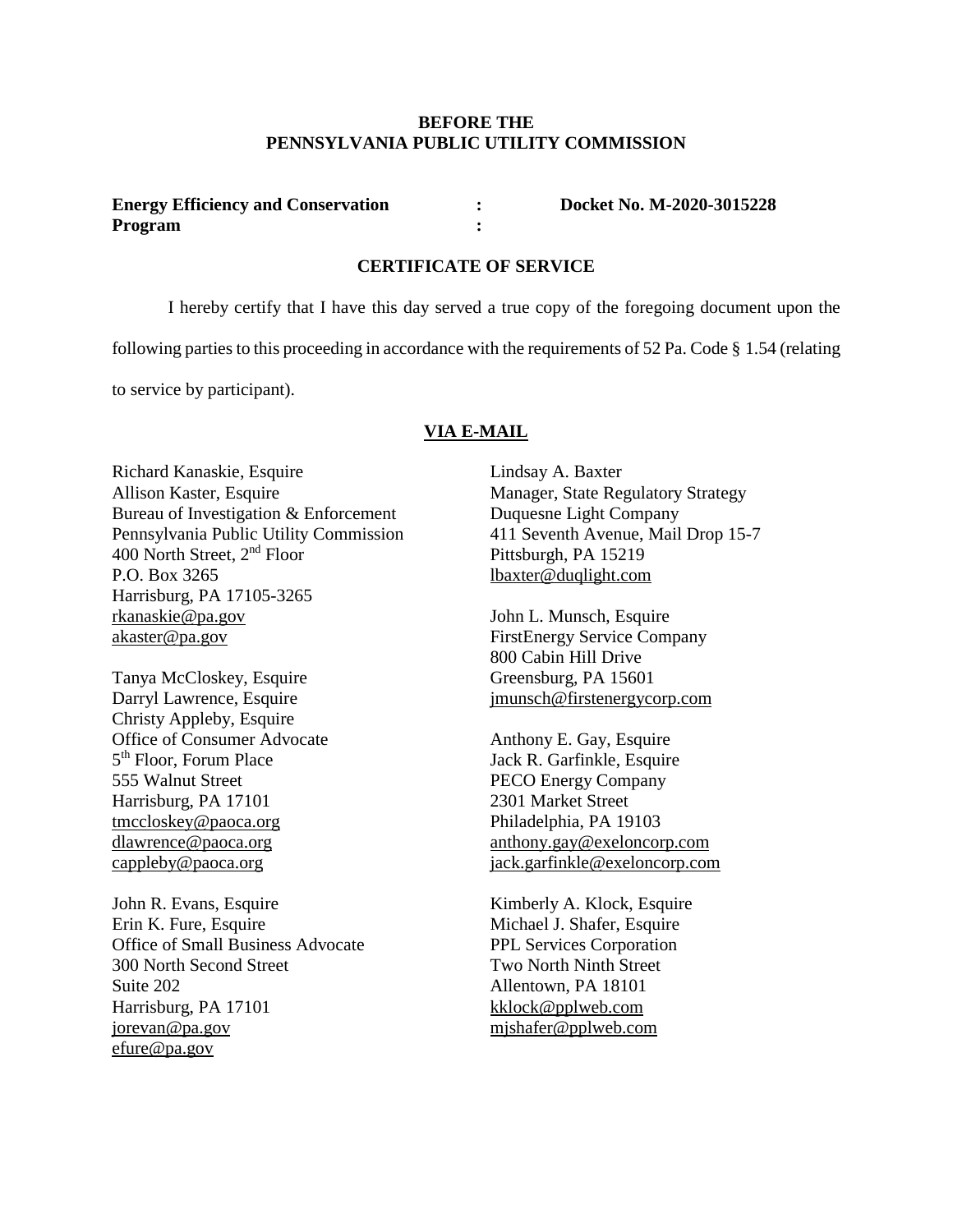Certificate of Service Docket No. M-2020-3015228 Page 2

Devin T. Ryan, Esquire Post & Schell, P.C. 17 North Second Street, 12th Floor Harrisburg, PA 17101-1601 dryan@postschell.com

David B. MacGregor, Esquire Post & Schell, P.C. Four Penn Center 1600 John F. Kennedy Blvd. Philadelphia, PA 19103-2808 dmacgregor@postschell.com

Katherine Hamilton Advanced Energy Management Alliance 1701 Rhode Island Ave., NW Washington, DC 20036 katherine@aem-alliance.org

Alli Gold Roberts Ceres 99 Chauncy Street, 6th Floor Boston, MA 02111 goldroberts@ceres.org

Thomas Y. Au Clean Air Board of Central Pennsylvania 528 Garland Drive Carlisle, PA 17013 tomxau@gmail.com

John W. Sweet, Esquire Elizabeth R. Marx, Esquire Ria Pereira, Esquire Public Utility Law Project 118 Locust Street Harrisburg, PA 17101 pulp@palegalaid.net

Joseph L. Vullo, Esquire Burke, Vullo, Reilly, Roberts 1460 Wyoming Avenue Forty Fort, PA 19804 jlvullo@bvrrlaw.com

Patrick McDonnell, Secretary David Althoff, Jr. Department of Environmental Protection Rachel Carson State Office Building P.O. Box 2063 Harrisburg, PA 17105-2063 dalthoff@pa.gov

Terrance J. Fitzpatrick Donna M.J. Clark, Esquire Energy Association of Pennsylvania 800 North Third Street, Suite 205 Harrisburg, PA 17102 tfitzpatrick@energypa.org dclark@energypa.org

Tamara Dzubay Ecobee 25 Dockside Drive, Suite 700 Toronto, ON M5A 0B5 tamara.d@ecobee.com

Brian Kauffman Greg Geller Enel North America, Inc. One Marina Park Drive Boston, MA 02210 Brian.Kauffman@enel.com Greg.Geller@enel.com

Devin McDougall, Esquire **Earthjustice** 1617 John F. Kennedy Blvd., Suite 1130 Philadelphia, PA 19103 dmcdougall@earthjustice.org

Tom Schuster Sierra Club P.O. Box 1621 Johnstown, PA 15907 tom.schuster@sierraclub.org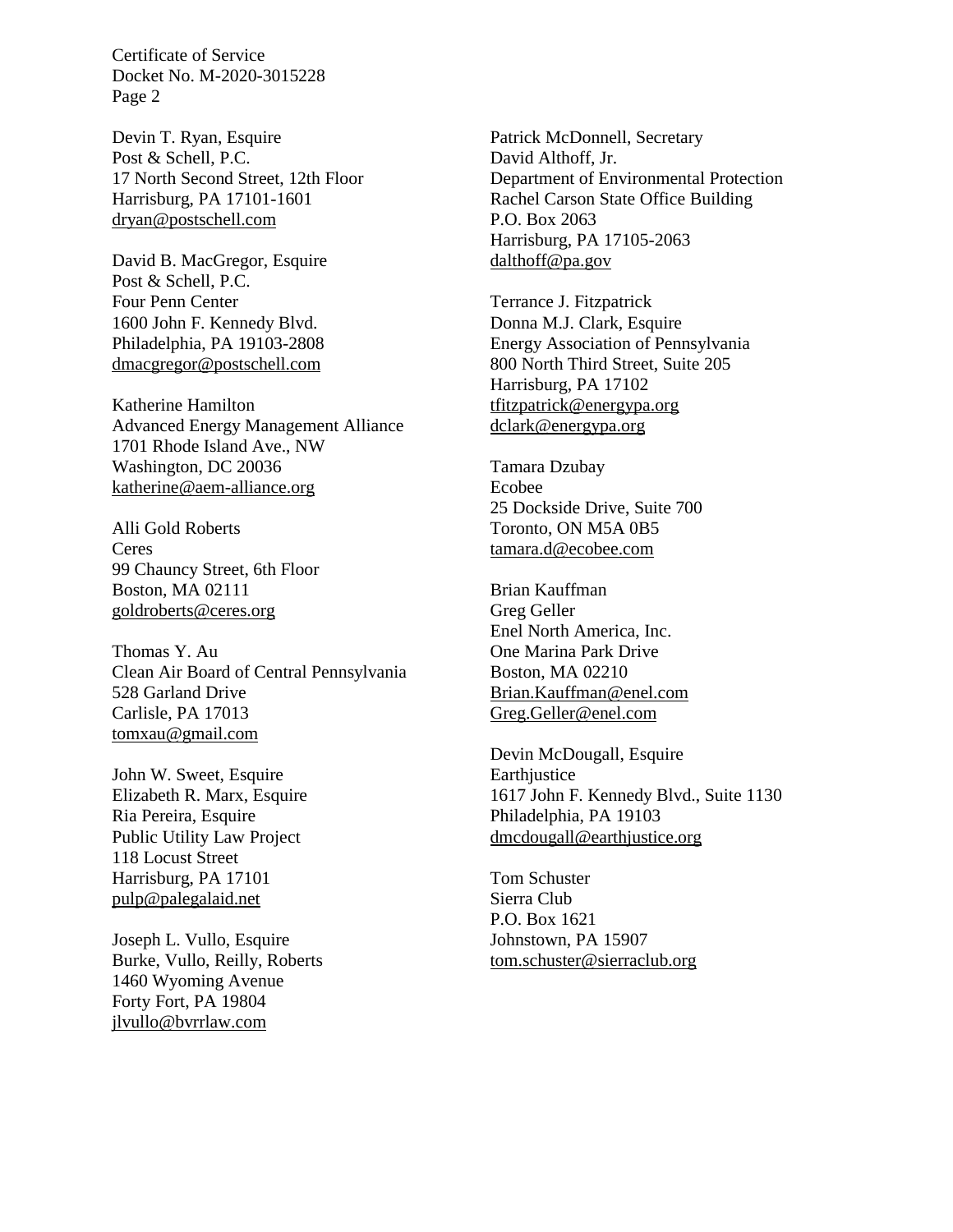Certificate of Service Docket No. M-2020-3015228 Page 3

Mark Szybist, Esquire Natural Resources Defense Council 1152 15<sup>th</sup> Street NW, Suite 300 Washington, DC 20005 mszybist@nrdc.org

Rob Altenburg Citizens for Pennsylvania's Future 610 N 3rd Street Harrisburg, PA 17101 altenburg@pennfuture.org

Logan Welde, Esquire Clean Air Council 135 S 19<sup>th</sup> Street, Suite 300 Philadelphia, PA 19103 lwelde@cleanair.org

Zakia Elliott Philadelphia Climate Works P.O. Box 606 Harrisburg, PA 17108 zakia.elliott@sierraclub.org

Rabbi Julie Greenberg POWER: An Interfaith Movement 1429 N.  $11<sup>th</sup>$  Street Philadelphia, PA 19121 jgreenberg@powerphiladelphia,org

Mitch Chanin 350 Philadelphia 124 Tomlinson Road Philadelphia, PA 19116 350philadelphia@gmail.com

Brent Groce  $325 S 25<sup>th</sup> Street$ Philadelphia, PA 19103 brent@alltogethernow.org Phyllis Chamberlain Housing Alliance of Pennsylvania 610 N. Third St. Philadelphia, PA 17101 phyllis@housingalliance.org

Julian Boggs Keystone Energy Efficiency Alliance 14 S 3<sup>rd</sup> Street Philadelphia, PA 19106 jboggs@keealliance.org

Vincent O'Grady Maxwell Lighting & Energy One Belmont Avenue, Suite 420 Bala Cynwyd, PA 19004 vincent@maxwelllighting.com

Andrew J. Melman 625 Lancaster Avenue, Apt B102 Wynnewood, PA 19096 ajmelman@comcast.net

Mary Sprayregen Oracle Corporation 500 Oracle Parkway Redwood Shores, CA 94065 mary.sprayregen@oracle.com

Bruce Campbell **CPower** 1001 Fleet Street, Suite 400 Baltimore, MD 21202 Bruce.Campbell@CPOwerenergymanagement.com

Lawrence Swanson ACTION-Housing, Inc. 611 William Penn Place, Suite 800 Pittsburgh, PA 15219-6927 lswanson@actionhousing.org